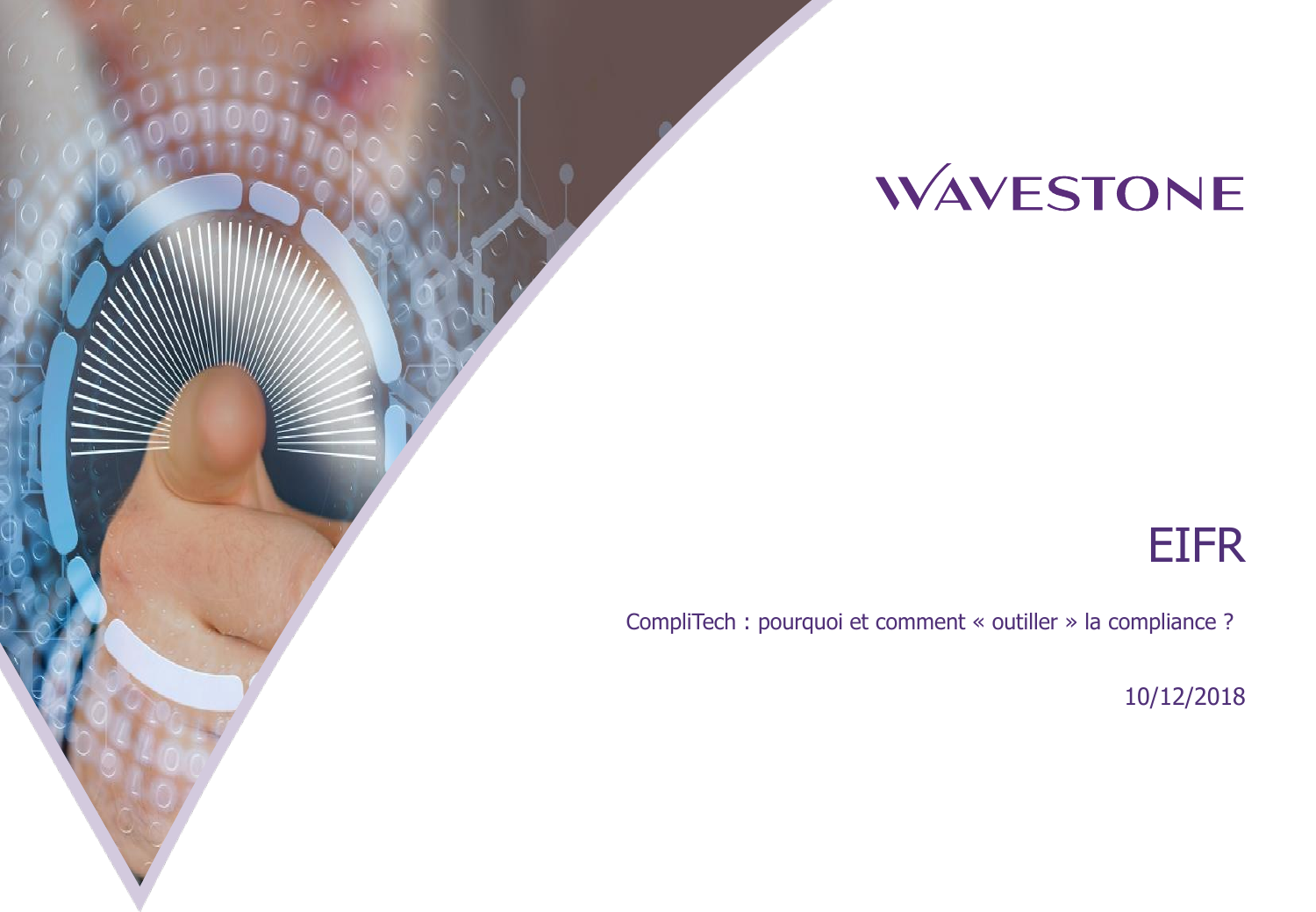EIFR - COMPLYTECH

AI covers automated treatment allowing to perceive, think, act & learn

**AI is the planet** we're headed to. **Machine learning is the rocket** that's going to get us there. And **Big Data is the fuel**.

Pedro Domingos – Professeur à l'université de **Washington** 

 $\mathbf{H}$ 

AI recently knew dramatic progresses thanks to calculation power, data volume burst and some progresses in algorithms (Machine Learning theories…)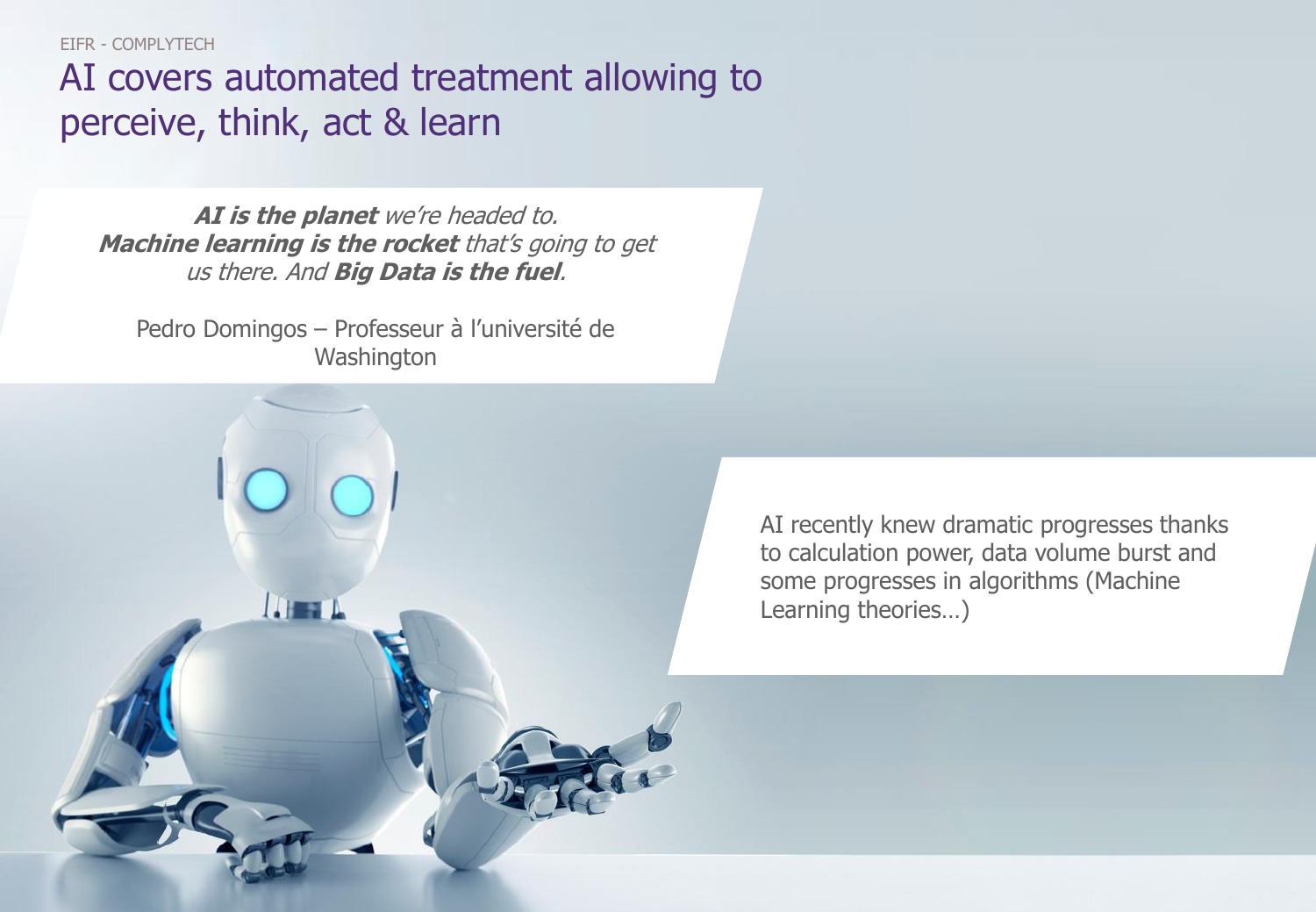## The hottest and loudest AI topics are only a small fraction of the potential Use Cases

| AI market accelerator                                                                                                                                                                                              |  |
|--------------------------------------------------------------------------------------------------------------------------------------------------------------------------------------------------------------------|--|
| <b>Robotic</b><br><b>Chatbots</b><br><b>Voice</b><br><b>Process</b><br><b>Automation</b><br><b>Natural</b><br><b>Web mining</b><br>Language<br><b>Processing</b><br><b>Image recognition</b><br><b>Text mining</b> |  |
| <b>Rest of the AI world</b>                                                                                                                                                                                        |  |
| Strong or weak assistance to core business<br>functions: AI-driven processes, investments<br>earmarking, market supervision, anomaly<br>detection, preventive security, behavior<br>analytics                      |  |
|                                                                                                                                                                                                                    |  |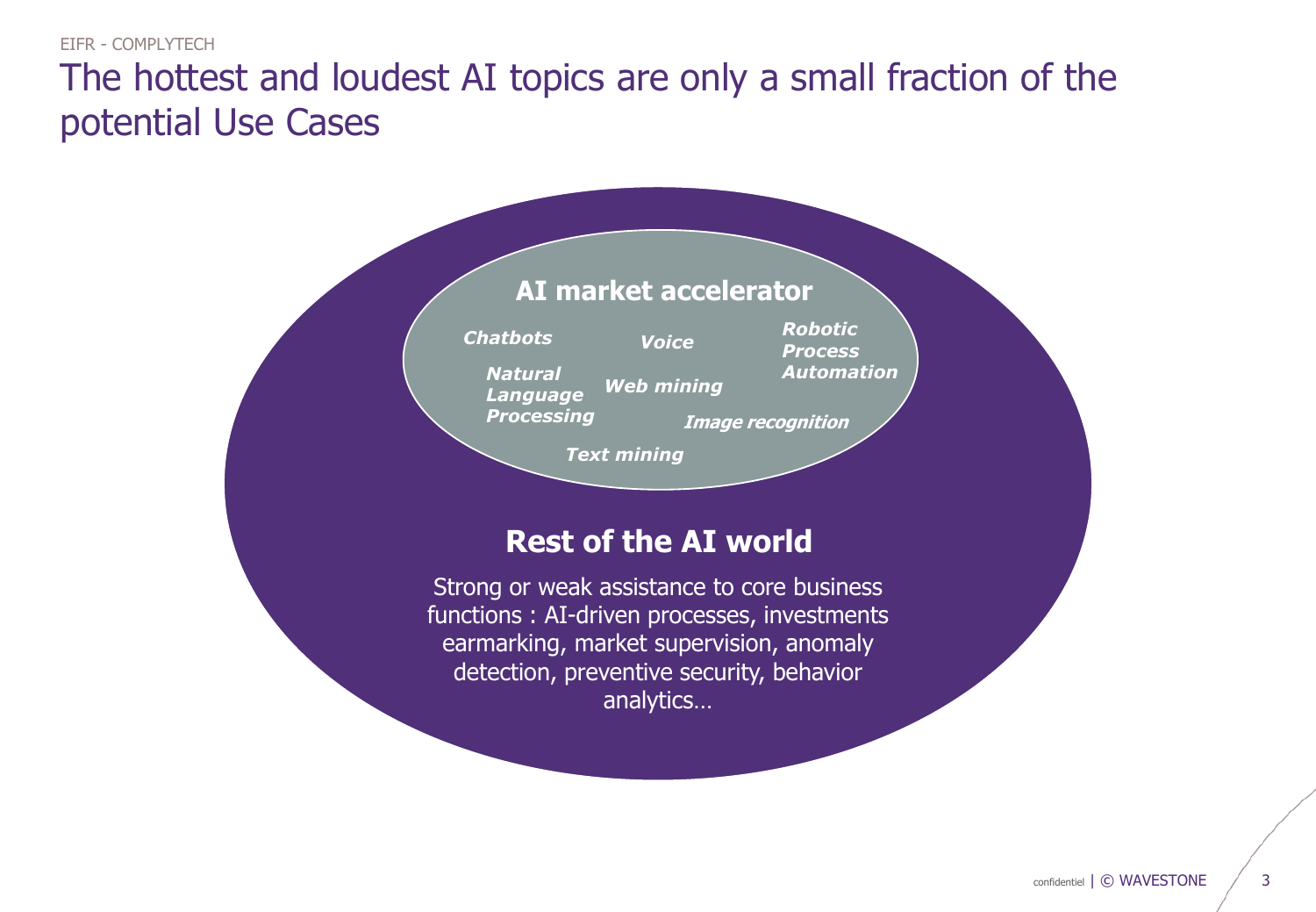## Compliance is undergoing heavy challenges EIFR - COMPLYTECH





Regulation **Staffs** 

**\$350 billions between** 2009 et 2017, banking sector only **<sup>2</sup>**

Record: **\$9 milliards penalty** BNP Paribas by **US regulator**



## **Increasing regulation Increasing workload to cope with « old tools »**

- 2017: **5.900 FTE** (FR)
- Average experience : 15 years **<sup>3</sup>**
- **+35% to +60% staff augmentation** since 2008 crisis
- Up to 50% of new job offers 4

Sources : (1) [Trust Q3 2014 Thomson Reuters](http://share.thomsonreuters.com/pr_us/1008361_TrustQ4.pdf) (2) [BCG Global Risk](http://image-src.bcg.com/BCG_COM/BCG-Staying-the-Course-in-Banking-Mar-2017_tcm9-146794.pdf) 2017, (3) [Observatoire des métiers de la banque,](http://www.observatoire-metiers-banque.fr/mediaServe/Etude+metier+conformit%C3%A9.pdf?ixh=3192818464198754305) (4) [Revue-banque.fr](http://www.revue-banque.fr/banque-investissement-marches-gestion-actifs/article/effectifs-les-heures-difficiles-bfi)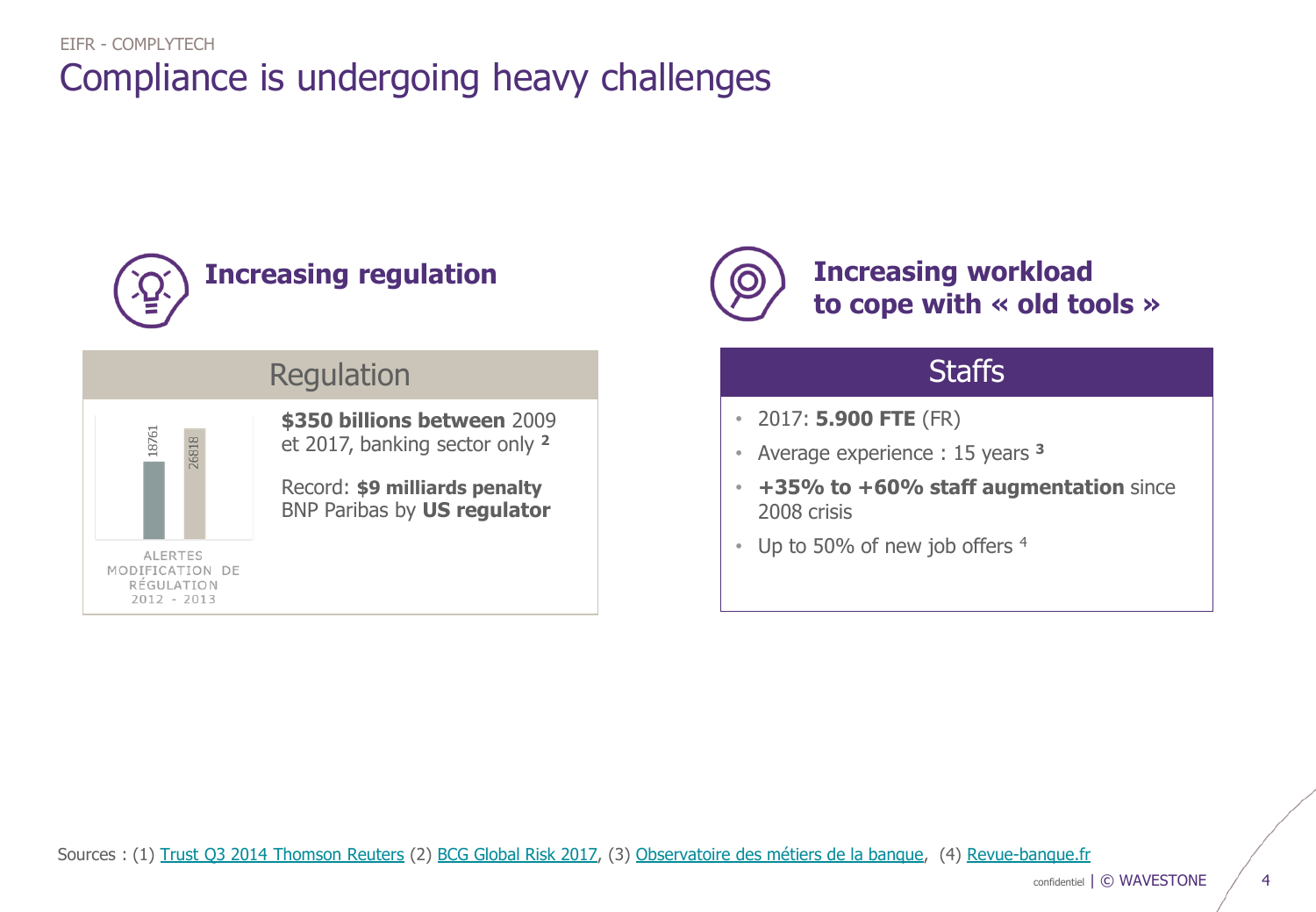## Paradigm change: from « Alerts » to « Indices » EIFR - COMPLYTECH

### **Today ALERTES**



- Business Rules built by experts
- Quite steady rules
- Lots of false negatives (lots of undectected incidents)
- Workload and budgets higher & higher
- Attacks evolve faster than rules
- Lots of False Positive (image impact or time lost)

### **Machine Learning INDICES**



- No prejudjement on data analysis
- Analysis only reflecting datas
- Business experts solicitated after first analysis to improve the model
- Drop down of False Negative & Positive
- Wider, Faster & Cheaper detection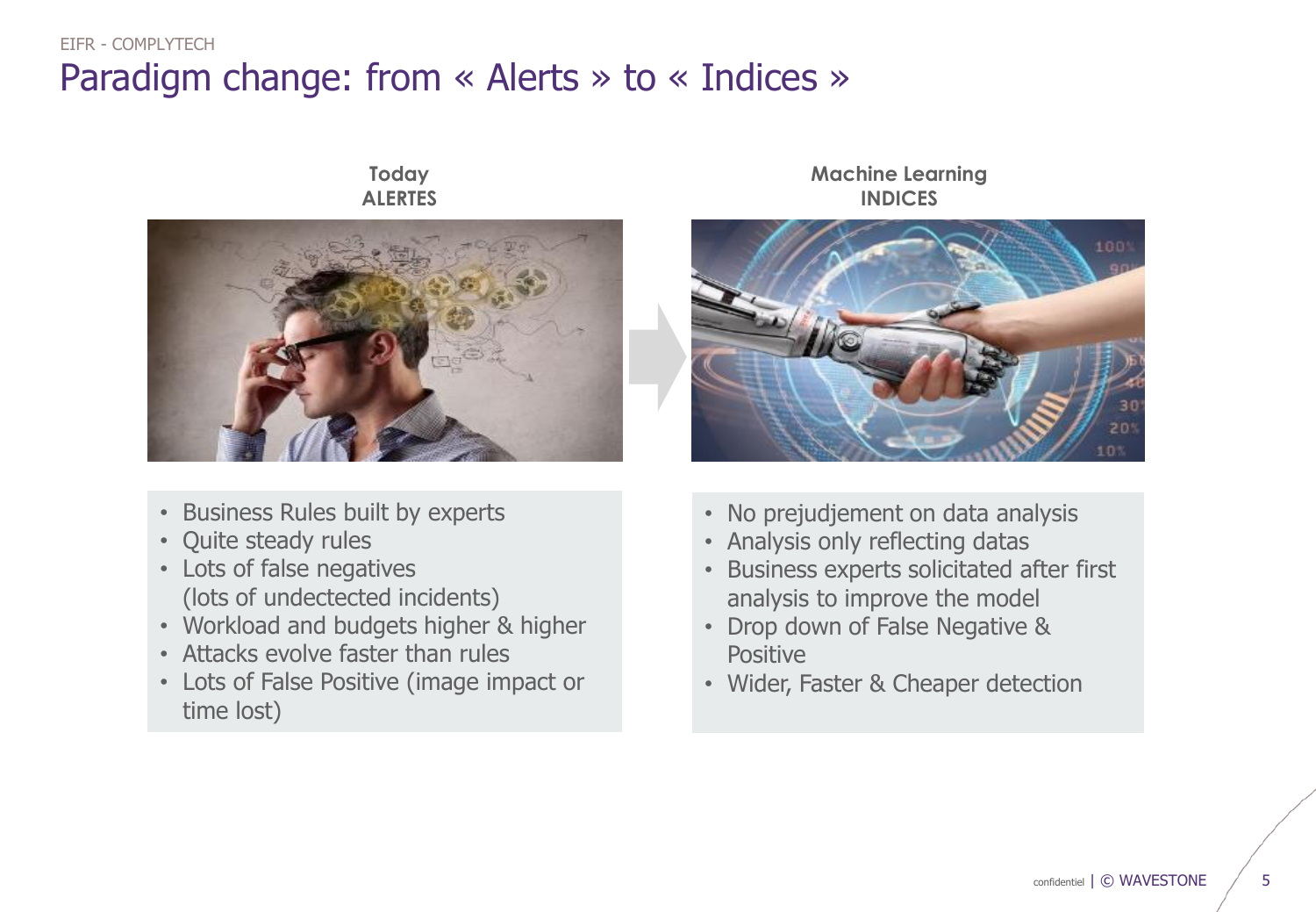#### EIFR - COMPLYTECH

## Every domain of compliance potentially helped by AI; some examples

|                                      |                                 | PEP (Politically exposed Person) détection by Web-scrapping<br>to prevent monay laundering and terrorism funding |
|--------------------------------------|---------------------------------|------------------------------------------------------------------------------------------------------------------|
| <b>LCB-FT &amp; Fraud prevention</b> | <b>AX CRÉDIT AGRICOLE</b>       | Vocal monitoring tool for market room optimisation<br>and implementation (speech to text)                        |
|                                      |                                 | Fraud Detection (unsupervised learning) for individual savings.<br>$> 2$ ME of real Fraud detected as anomalies. |
| <b>KYC</b>                           | <b>CIB</b>                      | OCR & Machine Learning for coupling IS and contractual datas<br>Technical opportunity study                      |
| <b>Customer protection</b>           | <b>Neuflize OBC</b><br>ARN AMRO | Fraud Dectection and ML opportunity radar<br>(focus on customer protection)                                      |
| <b>Market Abuse</b>                  | <b>AMF</b>                      | New tools, facilitate access to datas for market supervision, Alerting                                           |
| <b>Control</b>                       | <b>CIB</b>                      | Login Anomalies control (post Kerviel measures)                                                                  |
| <b>Operational Risks</b>             | <b>CIB</b>                      | <b>Identification of Sensitive Data at Rest</b><br>Data Transfert Detection                                      |
| <b>Business Continuity</b>           | Rte                             | Automated reactions in case of network incident<br>(Recommandation engine for Dispatcher)                        |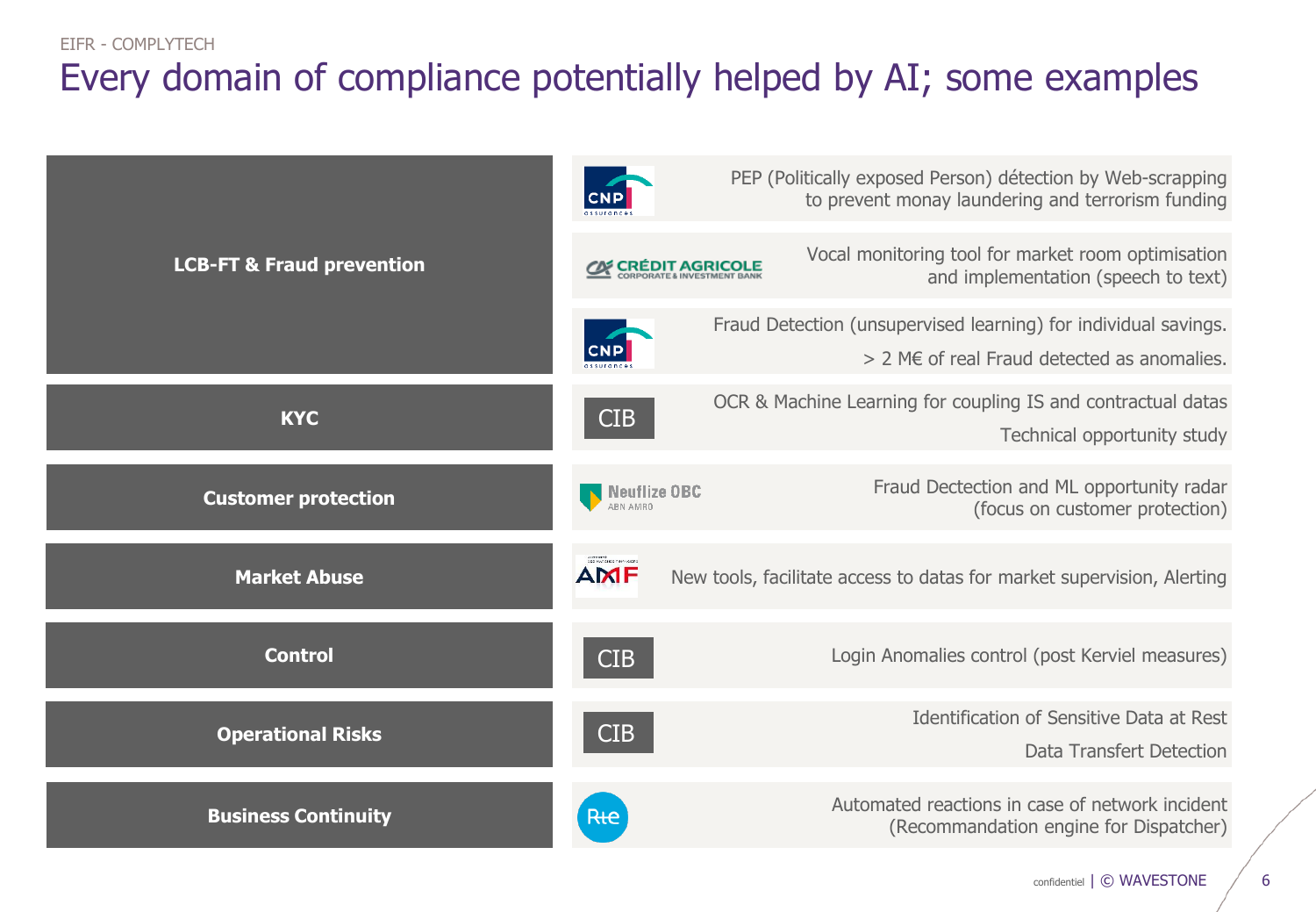## The AI-driven transformation lifecycle EIFR - COMPLYTECH

## To benefit fully from AI, companies need to consider all stages of the AI & Data transformation

| Data/IA<br><b>Strategy</b>                                                                                                                                                                     | Data/AI<br><b>Lean-Startup</b><br>(use-cases<br>animation)                                                                          | <b>Data</b><br><b>Management</b>                                                                                                              | <b>AI</b><br>algorithms                                                                                                                              | Data/AI<br><b>Sourcing</b><br>Incl. Startup technical<br>due-diligences                                                                                       | Data/AI<br>at-scale                                                                                                                                    |
|------------------------------------------------------------------------------------------------------------------------------------------------------------------------------------------------|-------------------------------------------------------------------------------------------------------------------------------------|-----------------------------------------------------------------------------------------------------------------------------------------------|------------------------------------------------------------------------------------------------------------------------------------------------------|---------------------------------------------------------------------------------------------------------------------------------------------------------------|--------------------------------------------------------------------------------------------------------------------------------------------------------|
| • AI disruption<br>ambition level<br>(vs cie stakes &<br>assets)<br>• AI maturity<br>assessment<br>• AI priorities (perf.,<br>new offers, new biz)<br>• Industrial strategy<br>• HR enboarding | • Lean-Startup<br>approach<br>· Smooth colab bw<br>businesses, data-<br>science & IT<br>• New management<br>& commitments<br>models | • GDPR, per industry<br>compliancy rules<br>projects<br>(BCBS239)<br>• Data Governance<br>• Data Quality<br>$\cdot$ MDM<br>• Data Referential | • Leverage business<br>value from data &<br>AI algorithms<br>• Train internal data-<br>scientist on real<br>use-cases<br>• Transfer skills and<br>IP | • IA industrial &<br>sourcing strategy<br>• Make or Buy<br>approach per PoC<br>$\cdot$ IA solution<br>sourcing<br>• M&A technical due<br>diligence (startups) | • Data Architecture<br>• IS Master Plan for<br>AI industrialization<br>• Business Use Case<br>indust. Plan<br>• Steer AI<br>Implementation<br>projects |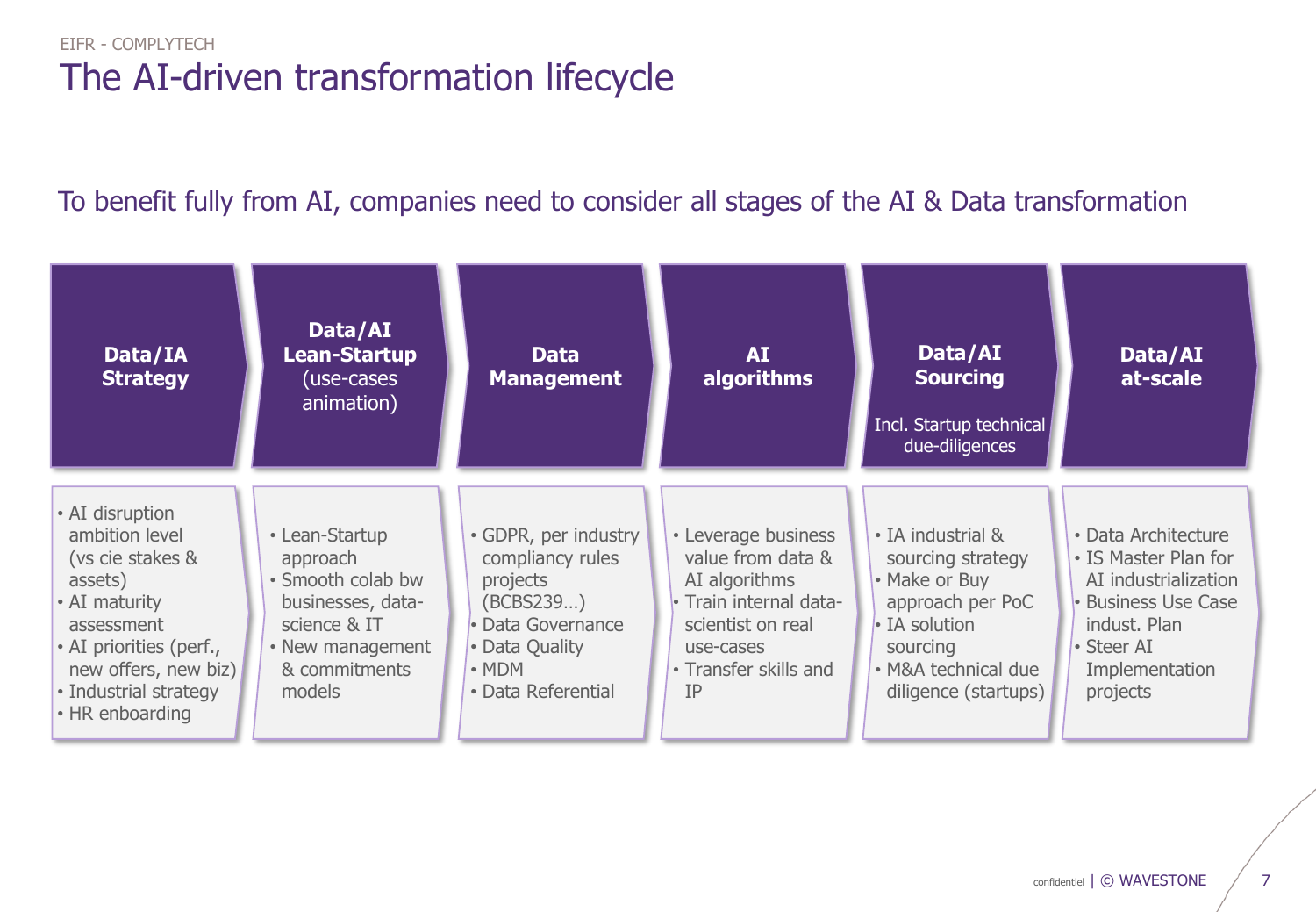## Make or Buy…Key question for compliance use-cases EIFR - COMPLYTECH



**Burst of Reg Tech offers offering**



**AI open-source librairies available everywhere !**



**Companies Need to master and capitalize on developped solutions**

Key question (not so simple) is: **is Compliance a « must have » or a « differentiator » to me ?**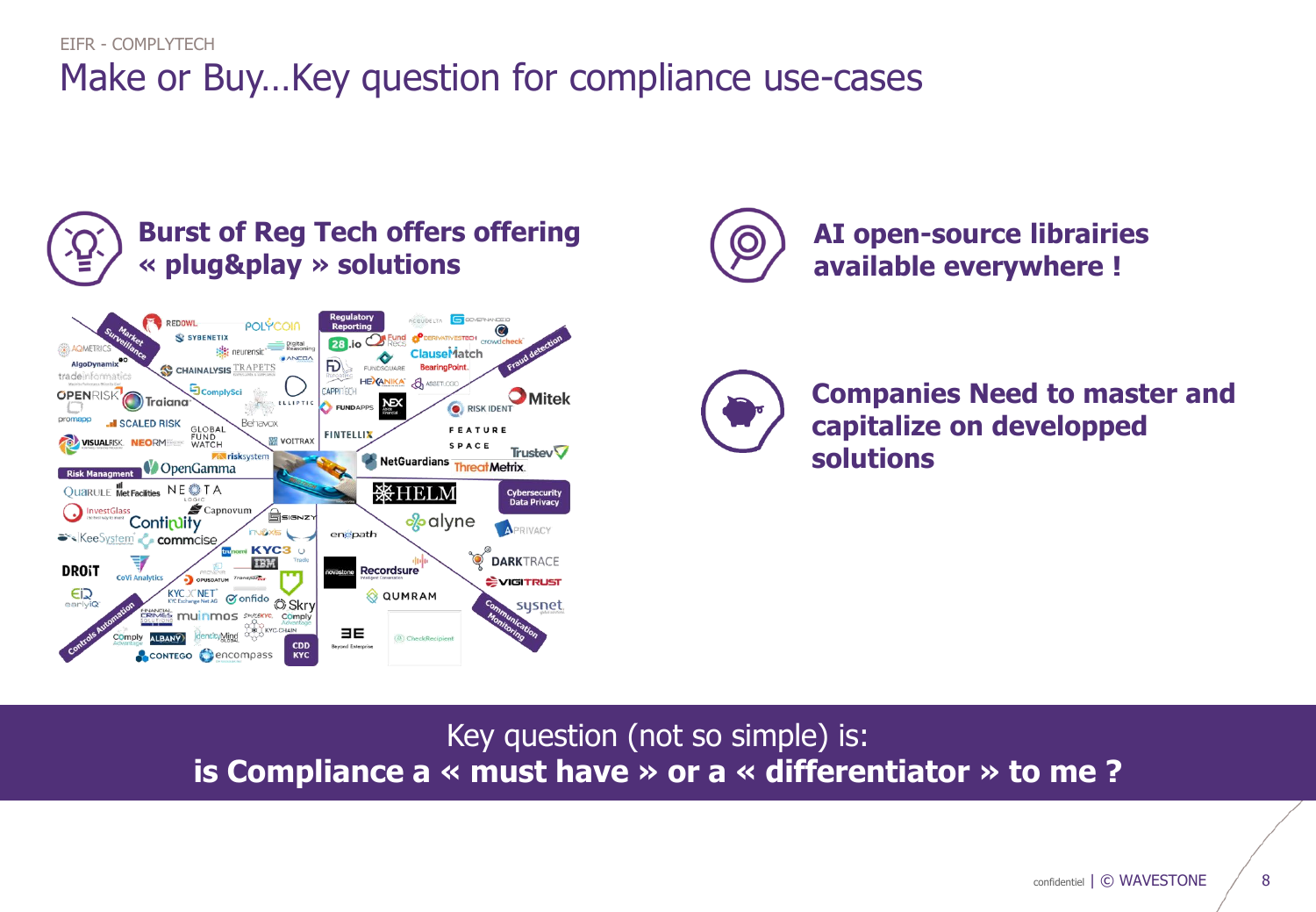## Good practices to land AI in your firm EIFR - COMPLYTECH



Think big, start small, and deliver real business-driven use-case in a rhythmed way with an agile Smart Lab.



Capitalize & grew up internally.



Think you can (startups are not allways that much ahead).



Mary your legacy assets with new technology assets to find your own AI path.



Build Feature Teams (Datascience+Business+IT) for every usecase… "from idea to at-scale !"



Use real use-cases to feed Data-quality program with real reasons to act – and avoid costs.



« PoC Factory », disconnected with real world (business, IT)



Source AI black-box solutions for TTM-Guarantee.



Believe that datascience is alpha & omega of AI transformation.



Believe that nothing can be done before having run a huge data-quality program.



Work without IT Teams to go faster !



Try & save time by poorly defining the real business question to address !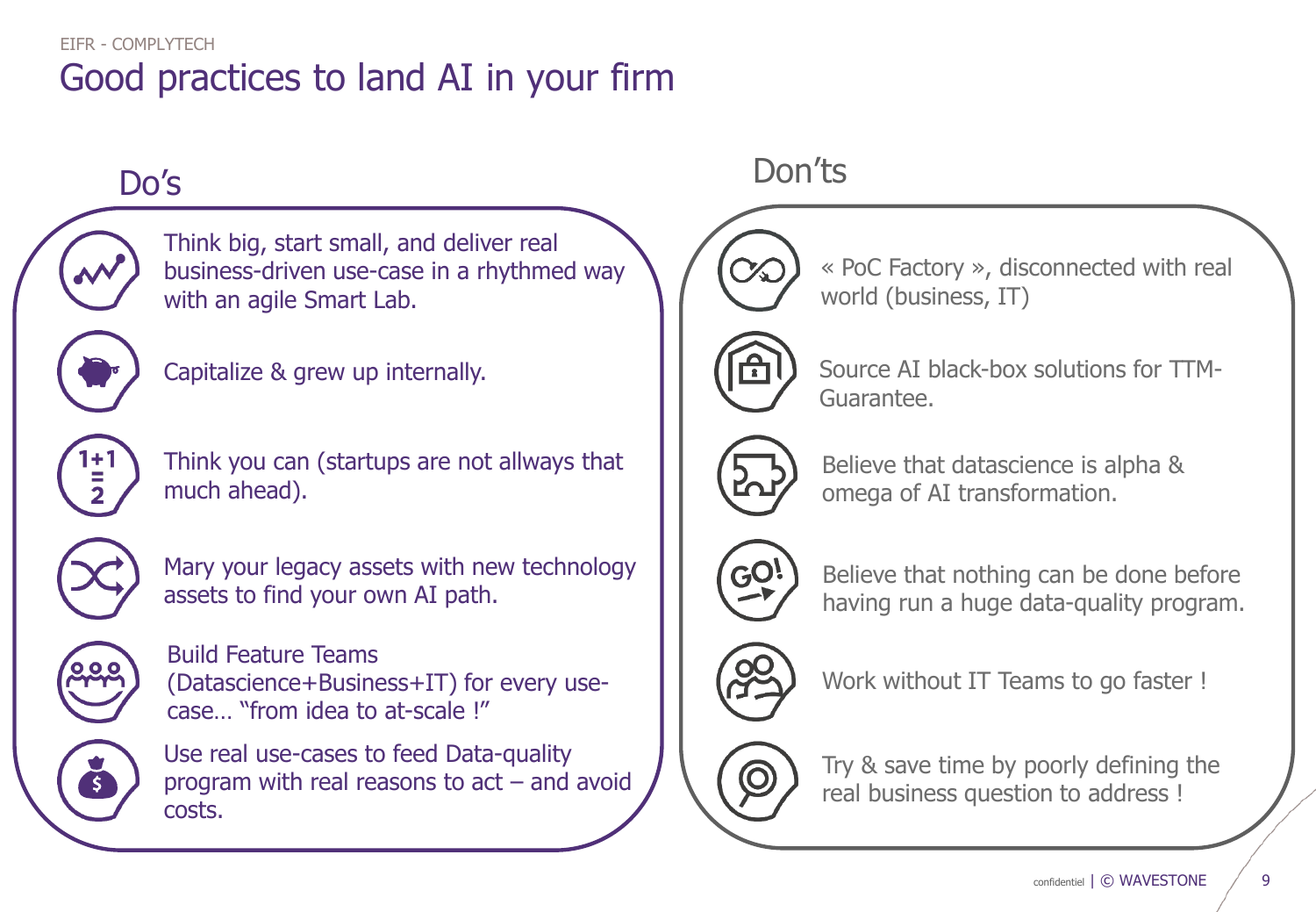

**Ghislain de PIERREFEU Partner** 

**M** +33 (0)6 11 87 11 95 Ghislain.depierrefeu@wavestone.com

wavestone.com

@wavestone\_